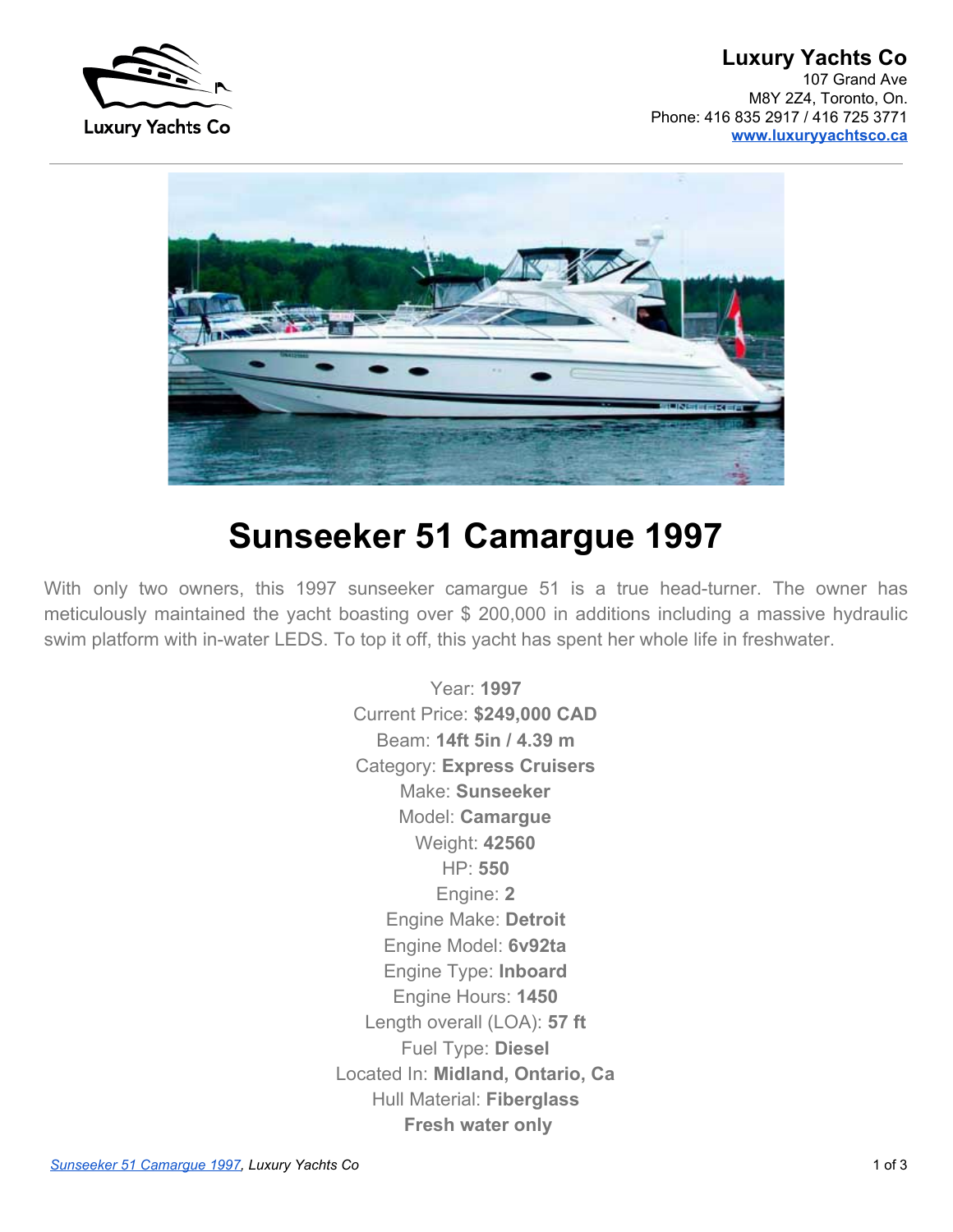# **Additions Since Purchase**

- 2 nd owner Great Lakes Boat since new
- Custom Set of Michigan Wheels
- Dual Garmin 5212 Chartplotter's & Autopilot new in 2013
- New cockpit upholstery in 2013
- Inverter system installed in 2013
- Rear deck area finished in Nuteak 2015
- Refinish teak cockpit floors 2015
- Hardwood floors installed throughout in 2015
- Underwater Lighting 2015
- Upgraded stereo system throughout including AMPS and SUBS installed 2017
- UV and water filtration system installed in 2016
- New Cockpit Icemaker 2016
- New 2 drawer Fridge and Freezer 2016
- 500' Anchor chain 2018
- Custom hydraulic swim platform installed in 2016
- Cabin completely refinished in 2018 including headliner and wall liners
- New batteries in 2017/18 (24 volt systems) 2019 12 Volt Systems
- New foredeck sunpad 2016
- All new Canvas and Eisenglass in 2014 (Rear of arch) 2017 (fore of arch)
- Spare set of unused Sunseeker props included
- Both Motors maintained by marinas and new injectors (Port) 2016, Starboard 2019
- Stored indoor heated since new
- Provive exterior finish system 2015
- Carbon Fiber counter covers 2018
- LED Lighting upgrades throughout

#### **Accommodations**

- Number of cabins: **3**
- Number of heads: **2**
- Cruising Speed: **25 mph**
- Maximum Speed: **30 mph**

#### **Tanks**

- Fresh Water Tanks: **(130 Gallons)**
- Fuel Tanks: **(465 Gallons)**
- Holding Tanks: **(40 Gallons)**

#### **Inside Equipment**

- Hot water
- Microwave oven
- Electric bilge pump
- Refrigerator
- Battery charger
- Bow thruster
- Electric head
- Air conditioning